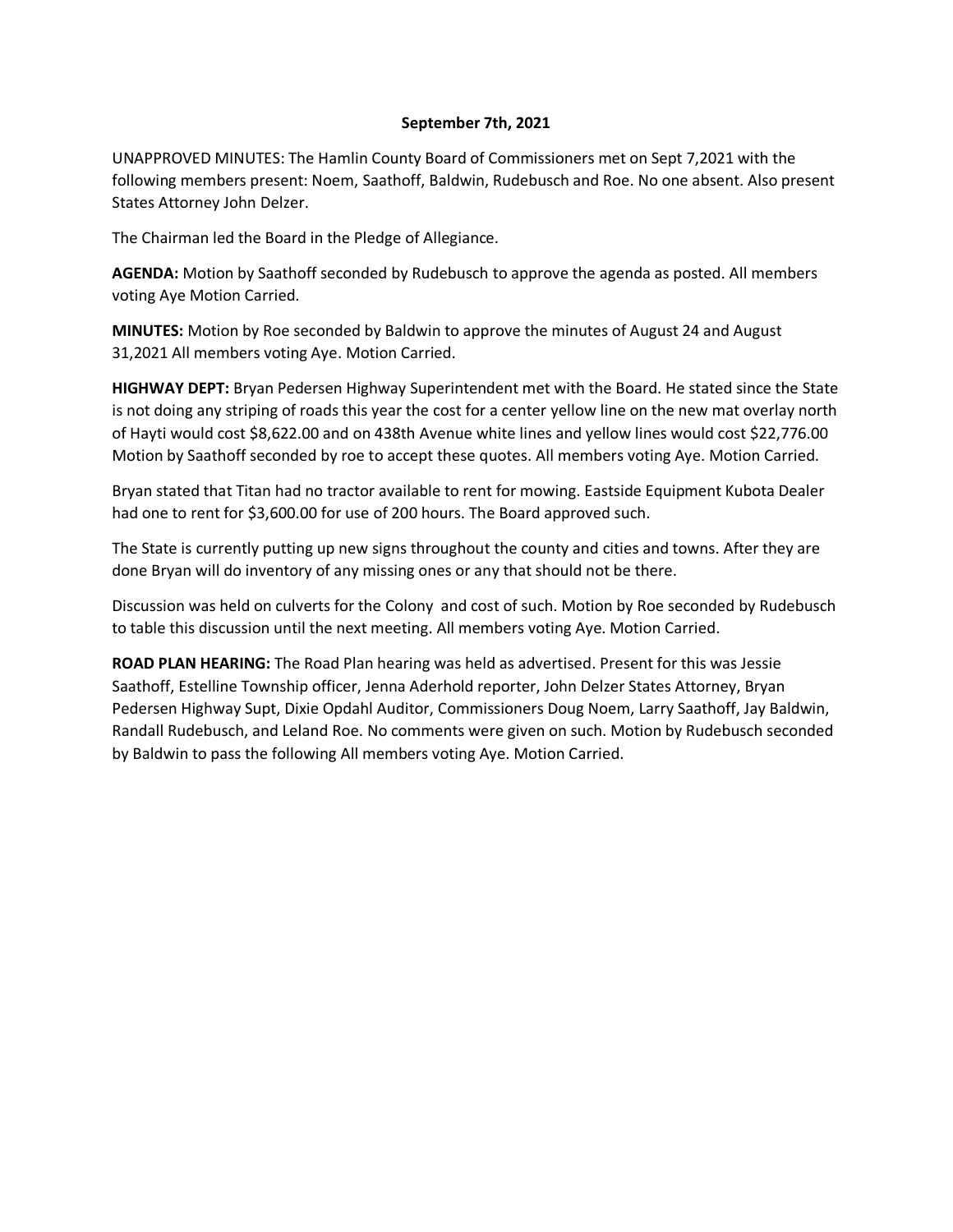RESOLUTION ADOPTING THE HAMLIN COUNTY FIVE YEAR HIGHWAY AND BRIDGE IMPROVEMENT PLAN, WHEREAS the SD Dept of Transportation Local Bridge and Improvement Grant Fund requires that in order to be eligible to apply for Bridge Improvement Grant funds, Counties are required to develop a five year Highway and Bridge Improvement Plan, hereinafter referred to as Plan; and WHEREAS, Hamlin County has utilized the SD Dept of Transportation, County Staff, the First District Assoc. of Local Governments, Townships and the general public in developing the various components of the Plan; and WHEREAS, the Plan includes maps and lists identifying an inventory of highways and bridges, project needs and revenue sources; and WHEREAS, Hamlin County held a public meeting on Sept 7,2021 to solicit input into the Plan and the citizens who attended expressed an interest in the Plan; and WHEREAS, the County will be able to use the Plan as a tool to budget for transportation enhancements and better coordinate transportation issues with other entities; NOW THEREFORE, BE IT RESOLVED BY THE HAMLIN COUNTY BOARD OF COUNTY COMMISSIONERS THAT THE HAMLIN COUNTY FIVE-YEAR HIGHWAY AND BRIDGE IMPROVEMENT PLAN IS HEREBY ADOPTED AND IS RECOGNIZED AS THE HIGHWAY AND BRIDGE IMPROVEMENT PLAN FOR HAMLIN COUNTY.

Hayti, South Dakota this Sept 7,2021

Doug Noem Chairman of the Board

ATTEST: Dixie Opdahl Hamlin County Auditor

The Board also authorized the Chairman to sign the Certification Form.

**PUBLIC COMMENT:** David Schaefer Emergency & Disaster Mgr. met with the Board and stated he is watching the COVID numbers and if any changes need to be made for the courthouse and employees.

**DIRECTOR OF EQUALIZATION:** Chris Schafer Director of Equalization met with the Board. The Board had requested an update on the wiring for Connecting Point to install equipment. He stated the electricians stated this might be a project for winter and Connecting Point stated it needed about a 30 day notice to order equipment.

**PROVISIONAL BUDGET:** A hearing was held as advertised for the County Provisional Budget which will be adopted at the Sept 21 meeting.

**SHERIFF:** Chad Schlotterbeck Sheriff met with the Board. He requested if Deputies Tayt Alexander and Tristan Molitor could attend a training on the new pistol permits rules on Sept 13 in Sioux Falls and for them to attend a training on sudden unexpected infant death investigations on Oct 4 in Sioux Falls. The Board approved these trainings which are needed to keep their certifications current.

He stated the cam shaft went out of the 2014 Charger so needs a new motor. Cost about \$12,000. Also he would like to order a new 2021 Tahoe but the car dealers will no longer honor the bids to the State. He has found one in Des Moines Iowa for \$37,513.50 and this could be taken out of his 2022 budget. Some other counties are currently trying to use this also. Other dealers in South Dakota stated they would be unable to get these until 2023. Motion by Baldwin seconded by Roe to put a new motor in the 2014 charger at cost of about \$12,000 and to order the new one after Sept 21 out of the 2022 budget. All members voting Aye. Motion carried.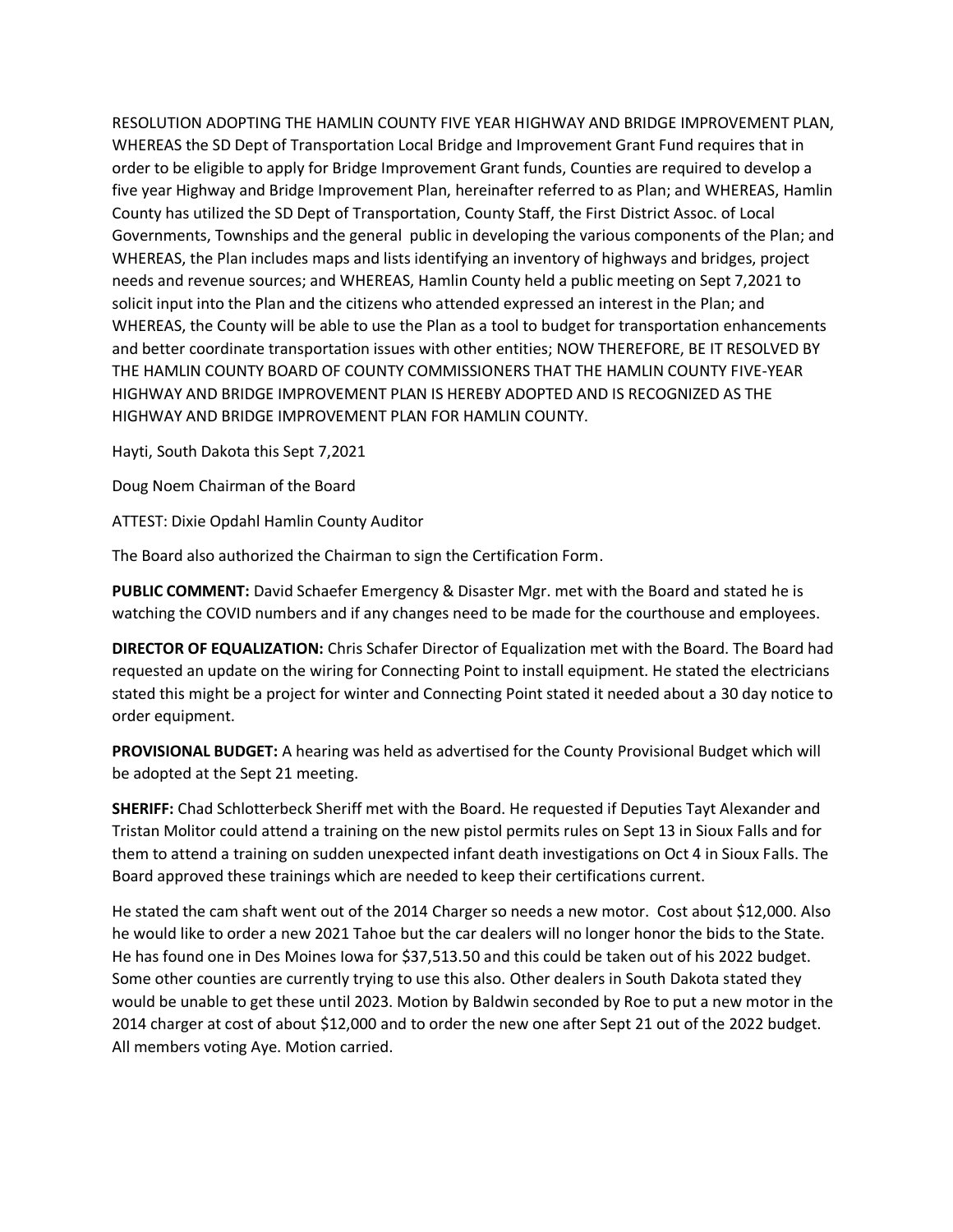**SECOND READINGS OF Ordinance No 2021-2 and Ordinance 2021-03:** Motion by Rudebusch seconded by Baldwin to adopt Ordinance #2021-3 An Ordinance creating Licensing Provisions for Cannabis Establishments within the unicorporated areas of Hamlin County. All members voting Aye. Motion Carried.Motion by Saathoff seconded by Roe to adopt Ordinance No 2021-02 An Ordinance Amending #2011-2 , An Ordinance Amending Ordinance #2005-1, An Ordinance Establishing Comprehensive Zoning Regulations for Hamlin County SD and Providing for the Administration, Enforcement and Amendment thereof, pursuant to SDCL 11-2 ,1967 and Amendments thereof, and for the repeal of all Resolutions and/or Ordinances in conflict herewith. All members voting Aye. Motion Carried. These will be published in full on Sept 15,2021 and are effective Oct 5,2021

**WEED DEPT:** Cody Michalski Weed Supervisor met with the Board and gave an update of the spraying they had done and the fall spraying they are presently doing. He stated the new equipment is working great. He still has the two seasonal workers helping him so that all three of them can be in different areas doing spraying. He will have a Weed Board meeting in September.

**AUTOMATIC SUPPLEMENTS:** Motion by Roe seconded by Rudebusch to make an automatic supplement to the Road Budget in the amount of \$4,457.10 (201-311-425) for reimbursement from the State for Dust Control for Highway 22 work and to Sheriffs Budget from State Grants for \$1,843.70 (101-211-411) and Revenue Budget for (101-331.95) All members voting Aye. Motion Carried.

**PLAT:** Motion by Rudebusch seconded by Saathoff to approve the following plat of Strait Addition Located in the North Half of the Southwest Quarter of Section 25, Township 115 North, Range 52 West of the 5<sup>th</sup> PM Hamlin County SD. All members voting aye. Motion Carried.

**FUEL QUOTES:** August 18 in Hazel Diesel Farmers Union \$2.38 Hamlin Co Farmers Coop \$2.41 August 23 in Hayti Diesel Farmers Union \$2.34 Hamlin Co Farmers Coop \$2.30 All quotes do not contain certain taxes.

## **CLAIMS PAID:**

COMMISSIONERS: JayBaldwin mileage 16.38 Dakotan publishing 497.22 Hamlin County Publishing 754.84 Leland Roe mileage 25.20 Douglas Noem mileage 50.40 Randall Rudebusch mileage 42.84 Larry Saathoff mileage 58.80 Total gross salaries for complete dept 5225.00 benefits 1256.76 Total Commissioners expense 7927.44

AUDITOR: ITC phone 51.58 Office Peeps Supp 43.78 PMB state access 13.25 Visa supp 208.02 Total gross salaries for complete dept 5107.82 benefits 390.74 Total Auditors expense 5815.19

TREASURER: ITC phone 98.98 Office Peeps supp 36.00 PMB state access 13.25 Total gross salaries for complete dept 8998.36 benefits 2498.74 Total Treasurers expense 11,645.33

STATES ATTORNEY: Delzer Law Secretary 750.00 ITC phone 86.61 Total gross salaries for complete dept 5255.00 benefits 1555.05 Total States Attorney expense 7646.66

COURTHOUSE MAINT: Culligan water 103.25 Efraimson Electric repairs 33.03 State Flag supp 45.38 Hayti Town water & sewer 47.50 ITC internet 43.09 Capital One Wal Mart supp 226.52 Total gross salaries for complete dept 2992.00 benefits 1376.87 Visa Supp 76.63 Total Courthouse Maint expense 4944.27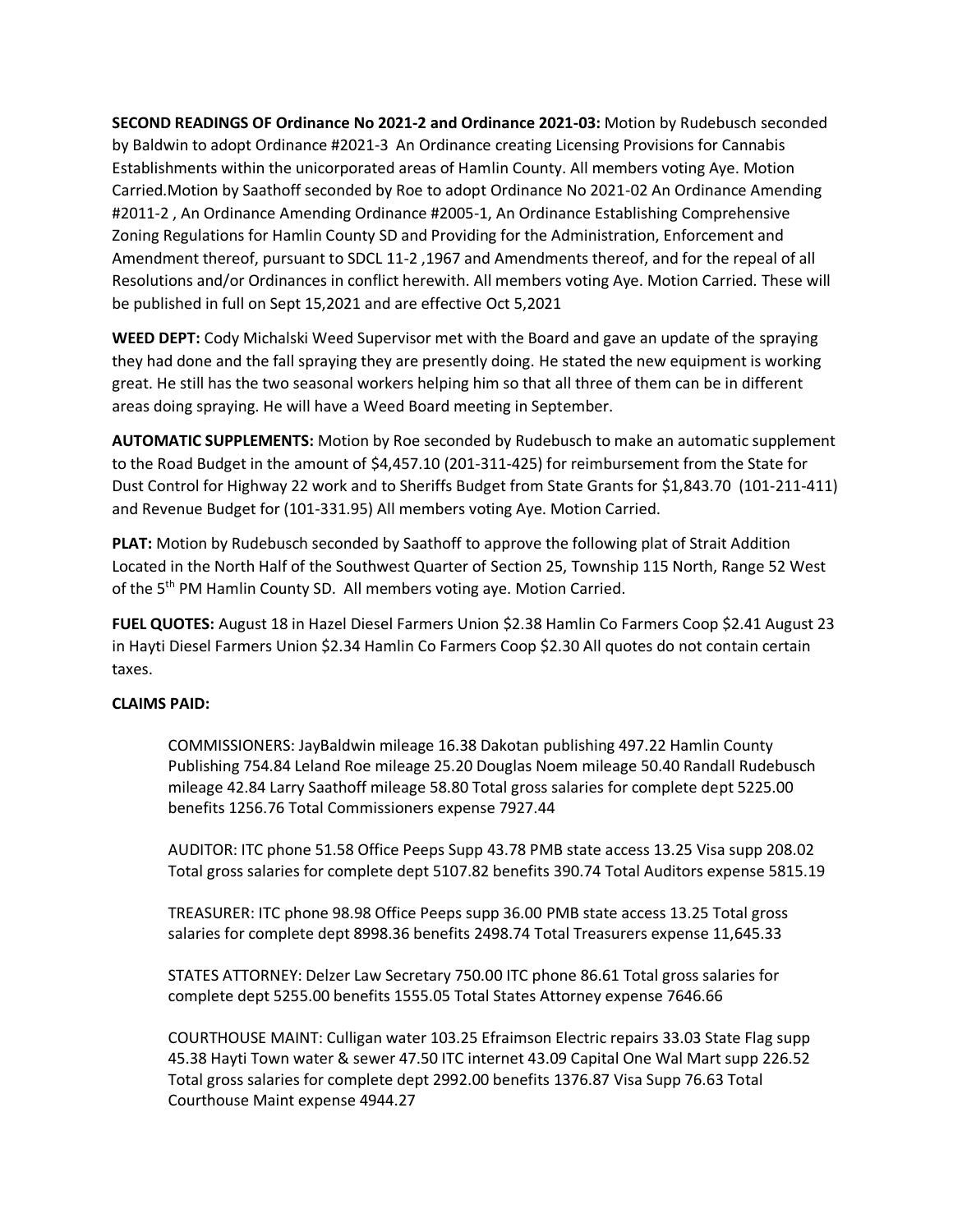POSTAGE: Quadient postage 762.21

DIRECTOR OF EQUALIZATION: Connecting Point computer supp 202.00 ITC phone 60.21 Marshall & Swift books 2238.10 Total gross salaries for complete dept 7475.00 benefits 2300.57 Total Director of Equalization expense 12,275.88

REGISTER OF DEEDS: ITC phone 56.83 PMB state access 13.25 Total gross salaries for complete dept 7891.30 benefits 804.16 Total Register of Deeds expense 6765.54

VETERANS SERVICE: total gross salaries for complete dept 950.00 benefits 129.70

ANIMAL BOUNTY: Dixon Township gopher bounty 12.00

SHERIFF: ITC phone 233.76 S&S Auto repairs 355.00 Tayt Alexander travel 14.00 Tristan Molitor travel 14.00 Visa Registration 50.00 Supp 154.48 Total gross salaries for complete dept 26,888.40 benefits 7631.96 Total Sheriffs expense 35,341.60

LIEAP: Interlakes Community worker 336.33 ITC phone 54.03

NURSE: Total gross salaries for complete dept 2992.00 benefits 1043.29

MENTALLY ILL: Lincoln County care 146.67

EXTENSION: ITC phone 99.48 Office Peeps supp 8.68 Total gross salaries for complete dept 3731.00 benefits 1104.81 Total Extension expense 4943.97

WEED: H-D Electric bldg. elec. 46.24 Hamlin Building Center supp 9.66 ITC phone 94.48 Runnings supp 83.01 W.W. Tire repairs 30.13 Total gross salaries for complete dept 4458.00 benefits 1181.13 Total Weed expense 5902.65

ZONING: Dakotan publishing 62.91 Robbie Fedt mileage 10.66 Hamlin County Publishing 114.58 ITC phone 53.58 John Pantzke mileage 8.40 Martin Prouty mileage 9.24 Richard Wiarda Mileage 15.12 Stuart Schubloom mileage 18.48 Scott Popham mileage 13.44 Total gross Board Per Diem 750.00 benefits 57.36 Total Zoning expense 1113.77

ROAD: AT&T cell phone72.89 Auto Value supp 307.34 parts 60.44 Basin Construction pea rock 1744.26 Bryant City Util 21.89 Butler Repairs 2022.24 Estelline City Util 12.09 Flint Hills road oil 29,888.04 H-D Electric Util 443.38 Hamlin Building Center supp 25.16 Hayti Town Util 40.50 KDM Equipment repairs 339.92 Office Peeps supp 65.22 Ottertail Power Util 45.38 SD State Treasurer excise tax 587.09 Transource parts 285.53 W.W. Tire repairs 335.76 Capital One Wal Mart supp 42.71 Wheelco parts 594.92 Visa phone 1.05 Supp 16.25 Total gross salaries for complete dept 37,152.00 benefits 11,127.43 Total Road expense 85,231.49

911: H-D Electric towers elec 88.81 ITC trunking charge 374.33

AG BUILDING: Hayti Town water & sewer 129.50 ITC phone 84.23